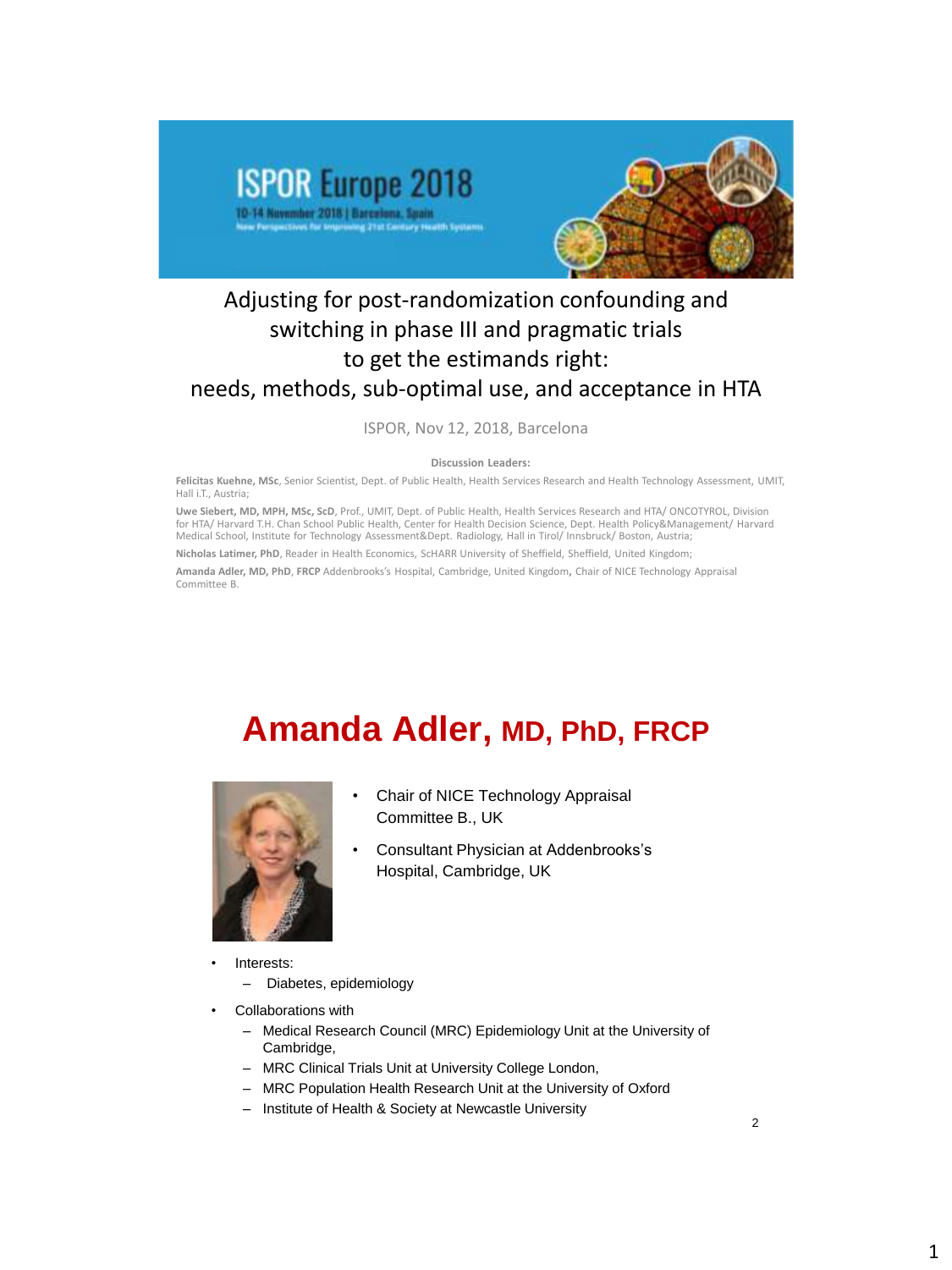### **Uwe Siebert, MD, MPH, MSc, ScD**



- Chair, Dept. of Public Health, Health Services Research and Health Technology Assessment, UMIT, Austria
- Director, Division for HTA, Oncotyrol Center for Personalized Cancer Medicine, Austria
- Adjunct Professor of Health Policy and Management, Harvard Chan School of Public Health, Boston
- Cardiovascular Research Program, Institute for Technology Assessment, Harvard Medical School
- Research interests:
	- Applying evidence-based quantitative methods to HTA
	- Causal inference in epidemiology, outcomes research, health economics, HTA
- **Teaching** 
	- Epidemiology, Causal "big data" analysis
	- Health Decision Science
	- Health Technology Assessment

3

## **Nicholas Latimer, MSc, PhD**



- Senior Research Fellow in Health Economics, School of Health and Related Research (ScHARR), The University of Sheffield, Sheffield, UK
- Research interests:
	- Incorporation of survival analysis in economic evaluations
	- Treatment switching adjustment methods,
- **Teaching** 
	- Economic Evaluation
	- Survival Analysis